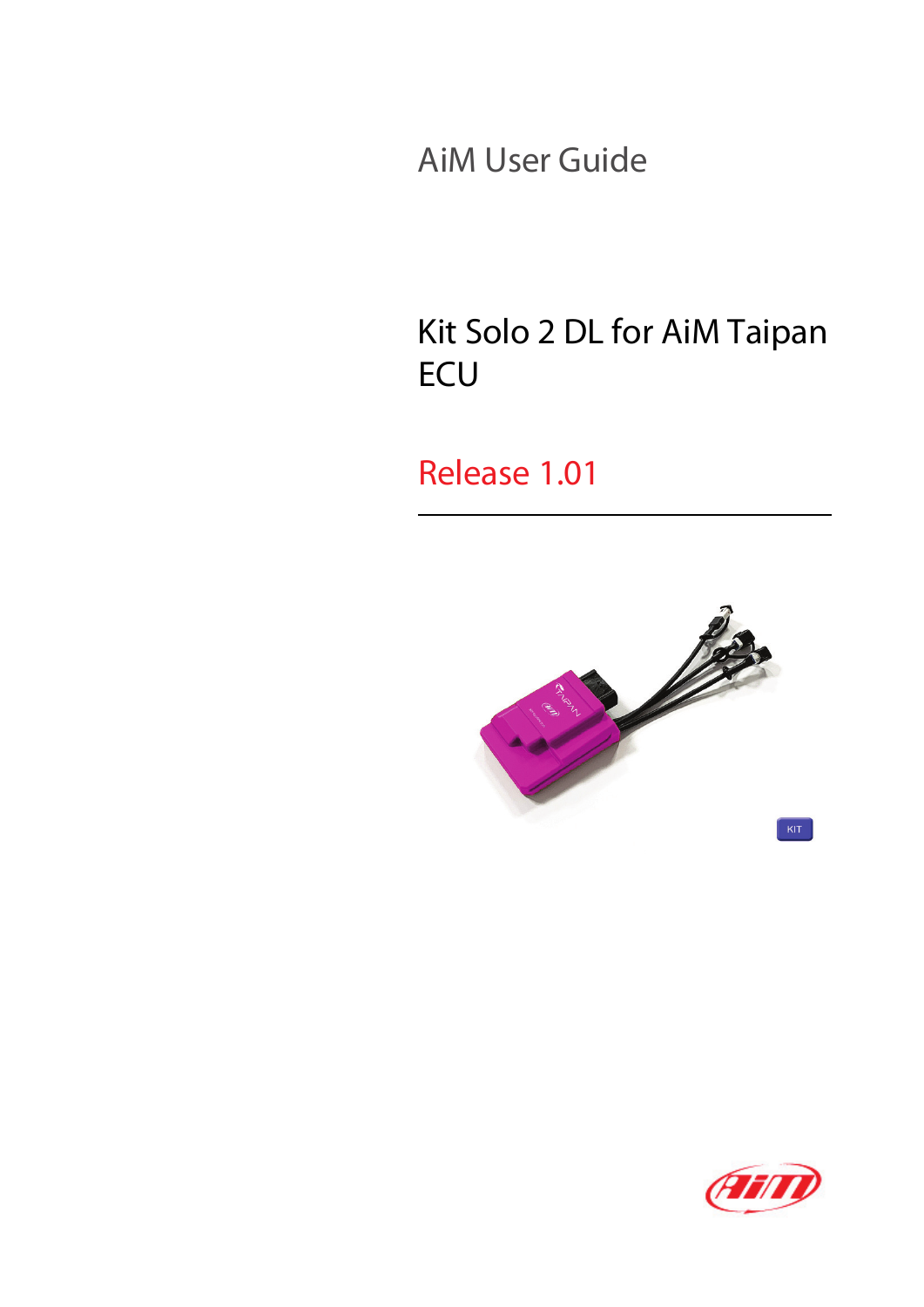

This user guide explains how to connect AiM Taipan ECU to AiM Solo 2 DL.

## 1 Supported models

AiM Taipan ECU are compatible with many off road bikes model brands and types; please refer to Taipan –> Compatible models page of AiM website at www.aim-sportline.com for further information. This list is constantly updated.

## $\overline{\phantom{a}}$ Installation notes

To install Solo 2 DL on your bike you can use a bar pad. AiM provides the two optional bar pads shown below:

- bar pad for handle bar with cross brace part number: **X47KPS2T20** below on the left
- bar pad for handle bar without cross brace part number: **X47KPS2T10** below on the right

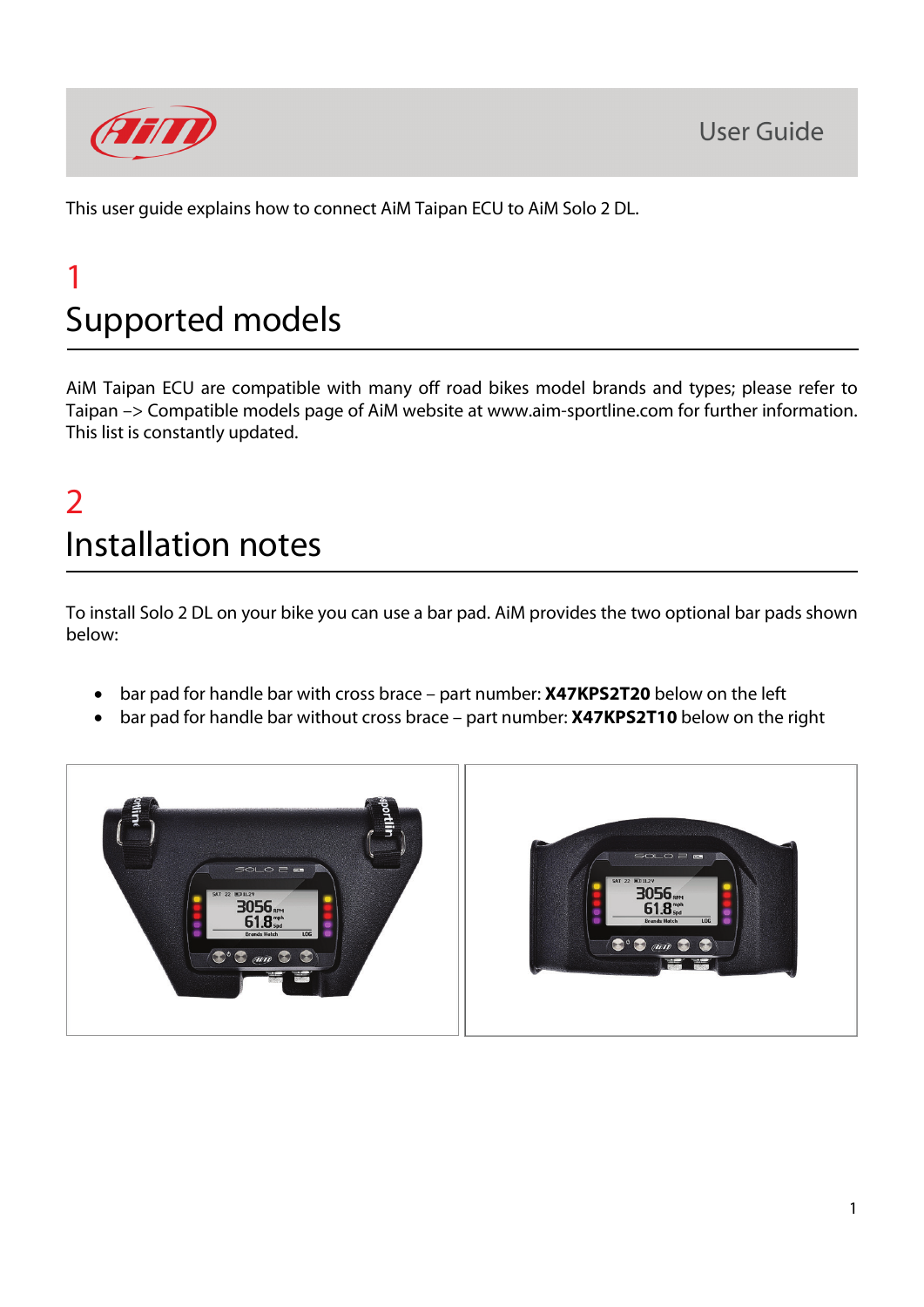

AiM Taipan ECU can be connected to Solo 2 DL using the dedicated connection kit whose part number is: **V02589120**. Here below it is shown on top with the constructive scheme on bottom.

AiM Taipan ECU is to be placed where the stock one is and it **powers** Solo 2 DL.

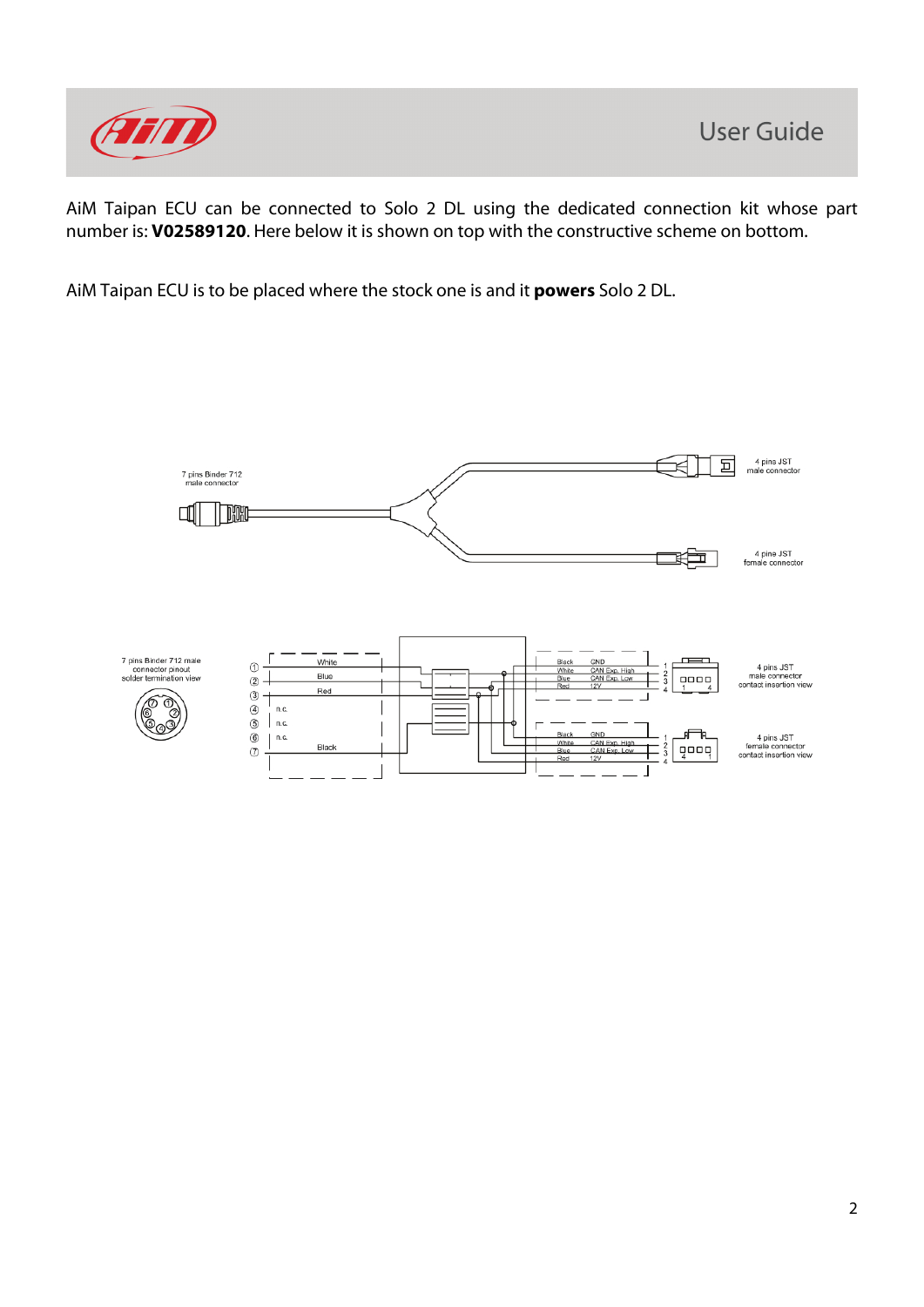

The image below shows the connection scheme of AiM Taipan ECU and Solo 2 DL.



# Configuration with Race Studio3

Before connecting Solo 2 DL to the ECU, set it up using Race Studio 3 software. The parameters to select in the device configuration are:

- ECU Manufacturer: "AiM"
- ECU Model: "ECU Taipan user"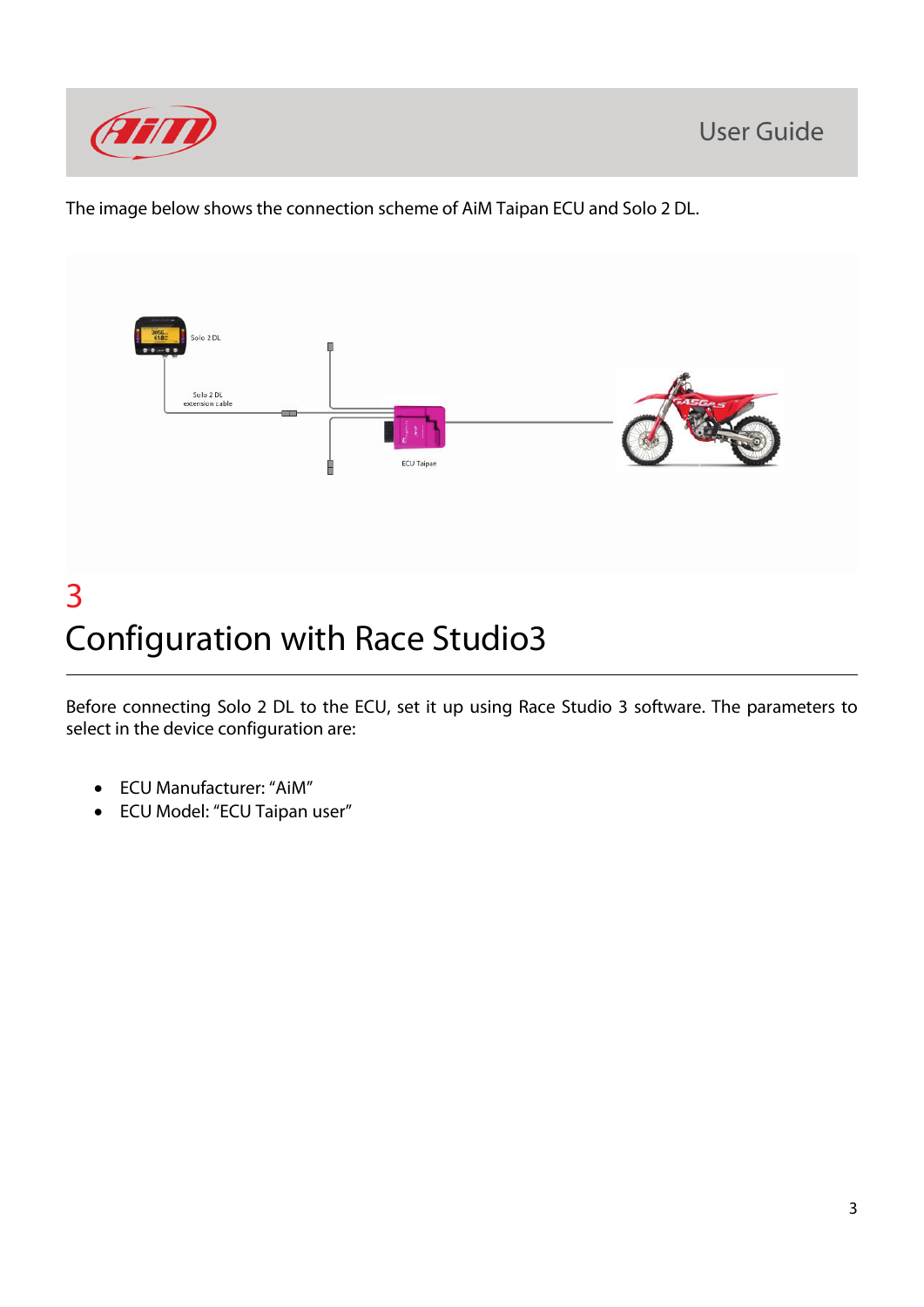

## 4 Available channels

Channels received by Solo 2 DL connected to "AiM" "Taipan" protocol are:

| ID               | <b>CHANNEL NAME</b>   | <b>FUNCTION</b>                                           |
|------------------|-----------------------|-----------------------------------------------------------|
| CC21             | <b>RPM</b>            | <b>Engine RPM</b>                                         |
| CC <sub>09</sub> | <b>TPS</b>            | Throttle position sensor                                  |
| CC48             | <b>DTPS</b>           | Throttle position sensor derivative                       |
| CC17             | <b>ECT</b>            | Engine coolant temperature [in °C *10]                    |
| CC13             | <b>BATTERY</b>        | Battery Voltage [in Mv]                                   |
| <b>CC19</b>      | <b>ECUT</b>           | ECU Temperature [in °C]                                   |
| CC11             | <b>GEAR</b>           | <b>Engaged Gear</b>                                       |
| CC20             | <b>IAT</b>            | Intake Air Temperature [in °C*10]                         |
| <b>CC69</b>      | DROP V                | Drop sensor Voltage                                       |
| <b>CC70</b>      | <b>SPARE CH1</b>      | Spare channel 1 Voltage in mV                             |
| CC71             | <b>SPARE CH 2</b>     | Spare channel 2 Voltage in mV                             |
| CC53             | <b>ENG STATE</b>      | Engine state coding                                       |
|                  |                       | $0 =$ engine cranking                                     |
|                  |                       | $1 =$ engine cranking                                     |
|                  |                       | $2 =$ engine running                                      |
|                  |                       | $3$ = engine stopped                                      |
| CC59             | <b>ANALOG DIAG HH</b> | Analog diagnostic upper word MSB                          |
|                  |                       | bit 7 = Manifold Air Pressure sensor signal too low       |
|                  |                       | bit 6 = Manifold Air Pressure sensor too high             |
|                  |                       | bit $5 =$ Throttle Position sensor signal too low         |
|                  |                       | bit $4 =$ Throttle Position sensor signal too high        |
|                  |                       | bit 3 = Battery voltage level too low                     |
|                  |                       | bit 2 = Battery voltage level too high                    |
|                  |                       | bit 1 = Engine coolant Temperature sensor signal too low  |
|                  |                       | bit 0 = Engine coolant Temperature sensor signal too high |
|                  |                       |                                                           |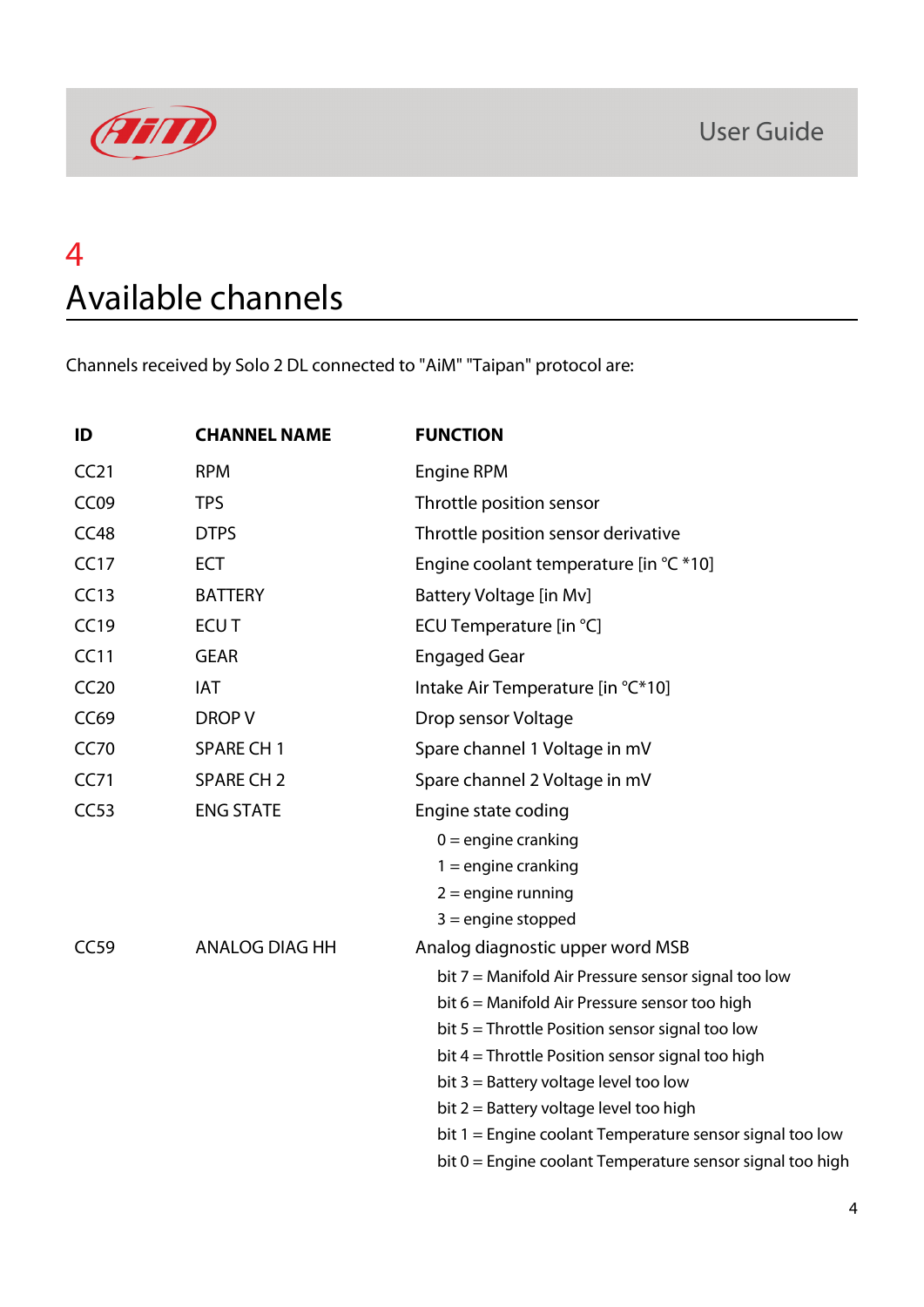

### User Guide

| <b>CC60</b> | <b>ANALOG DIAG HL</b> | Analog diagnostic upper word LSB                      |
|-------------|-----------------------|-------------------------------------------------------|
|             |                       | bit $7 = GEAR$ sensor signal too low                  |
|             |                       | bit $6 = GEAR$ sensor signal too high                 |
|             |                       | bit 5 = Intake Air Temperature sensor signal too low  |
|             |                       | bit 4 = Intake Air Temperature sensor signal too high |
|             |                       | bit $3 =$ Drop sensor signal too low                  |
|             |                       | bit $2 =$ Drop sensor signal too high                 |
|             |                       | bit $1 = Don't care$                                  |
|             |                       | bit $0 = Don't care$                                  |
| CC61        | ANALOG DIAG LH        | Analog diagnostic lower word MSB                      |
|             |                       | bit $7 =$ don't care                                  |
|             |                       | bit $6 =$ don't care                                  |
|             |                       | bit $5 =$ don't care                                  |
|             |                       | bit $4 =$ don't care                                  |
|             |                       | bit $3 =$ don't care                                  |
|             |                       | bit $2 =$ don't care                                  |
|             |                       | bit $1 =$ don't care                                  |
|             |                       | bit $0 =$ don't care                                  |
| CC62        | ANALOG DIAG LL        | Analog diagnostic lower word LSB                      |
|             |                       | bit $7 =$ don't care                                  |
|             |                       | bit $6 =$ don't care                                  |
|             |                       | bit $5 =$ don't care                                  |
|             |                       | bit $4 =$ don't care                                  |
|             |                       | bit $3 =$ don't care                                  |
|             |                       | bit $2 =$ don't care                                  |
|             |                       | bit $1 =$ don't care                                  |
|             |                       | bit $0 =$ don't care                                  |
| CC63        | <b>ENG DIAG HH</b>    | Engine diagnostic upper word MSB                      |
|             |                       | bit $7 =$ Injector 1 open load                        |
|             |                       | bit $6 =$ Injector 1 over current                     |
|             |                       | bit $5 =$ Injector 1 over temperature                 |
|             |                       | bit $4 =$ Injector 1 short to ground                  |
|             |                       | bit $3 =$ Injector 2 open load (Taipan Y only)        |
|             |                       | bit $2 =$ Injector 2 over current (Taipan Y only)     |
|             |                       | bit $1 =$ Injector 2 over temperature (Taipan Y only) |
|             |                       | bit $0 =$ Injector 2 short to ground (Taipan Y only)  |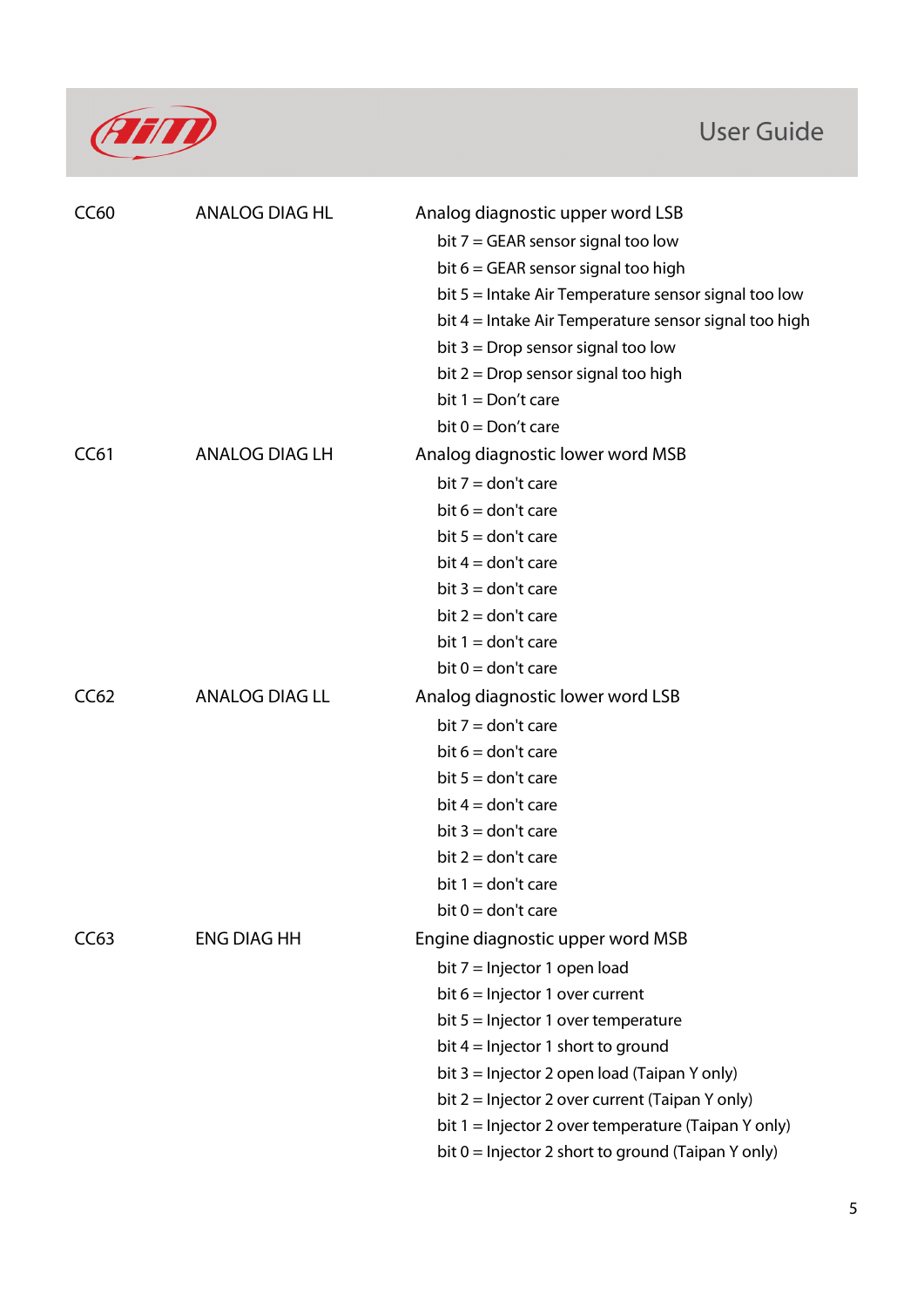

### User Guide

| <b>CC64</b>      | <b>ENG DIAG HL</b> | Engine diagnostic upper word LSB                                                           |
|------------------|--------------------|--------------------------------------------------------------------------------------------|
|                  |                    | bit $7 =$ Fuel pump open load                                                              |
|                  |                    | bit $6 =$ Fuel pump over current                                                           |
|                  |                    | bit $5 =$ Fuel pump over temperature                                                       |
|                  |                    | bit $4 =$ Fuel pump short to ground                                                        |
|                  |                    | bit 3 = Map LED Honda open load (Taipan)                                                   |
|                  |                    | Launch control LED open load (Taipan Y)                                                    |
|                  |                    | bit 2 = Map LED Honda over current (Taipan)<br>Launch control LED over current (Taipan Y). |
|                  |                    | bit 1 = Map LED Honda over temperature (Taipan)                                            |
|                  |                    | Launch control LED over temp. (Taipan Y).                                                  |
|                  |                    | bit $0 = Map$ LED Honda short to ground (Taipan)                                           |
| CC65             | <b>ENG DIAG LH</b> | Launch control LED short to ground (Taipan Y).<br>Engine diagnostic lower word MSB         |
|                  |                    | bit $7 = Don't care$ .                                                                     |
|                  |                    | bit $6 = Don't care$ .                                                                     |
|                  |                    | bit $5 = Don't care$ .                                                                     |
|                  |                    | bit $4 = MIL LED$ open load (Taipan only)                                                  |
|                  |                    | bit $3 = MIL LED$ over current (Taipan only).                                              |
|                  |                    | bit $2 = MIL LED$ over temperature (Taipan only).                                          |
|                  |                    | bit $1 = MIL LED$ short to ground (Taipan only).                                           |
|                  |                    | bit $0 = Don't care$ .                                                                     |
| CC <sub>66</sub> | <b>ENG DIAG LL</b> | Engine diagnostic lower word LSB                                                           |
|                  |                    | bit 7: Don't care.                                                                         |
|                  |                    | bit 6: Ignition open load (Taipan Y only)                                                  |
|                  |                    | bit 5: Ignition over current (Taipan Y only).                                              |
|                  |                    | bit 4: Don't care                                                                          |
|                  |                    | bit 3: Don't care                                                                          |
|                  |                    | bit 2: Don't care                                                                          |
|                  |                    | bit 1: Don't care                                                                          |
|                  |                    | bit 0: Don't care                                                                          |